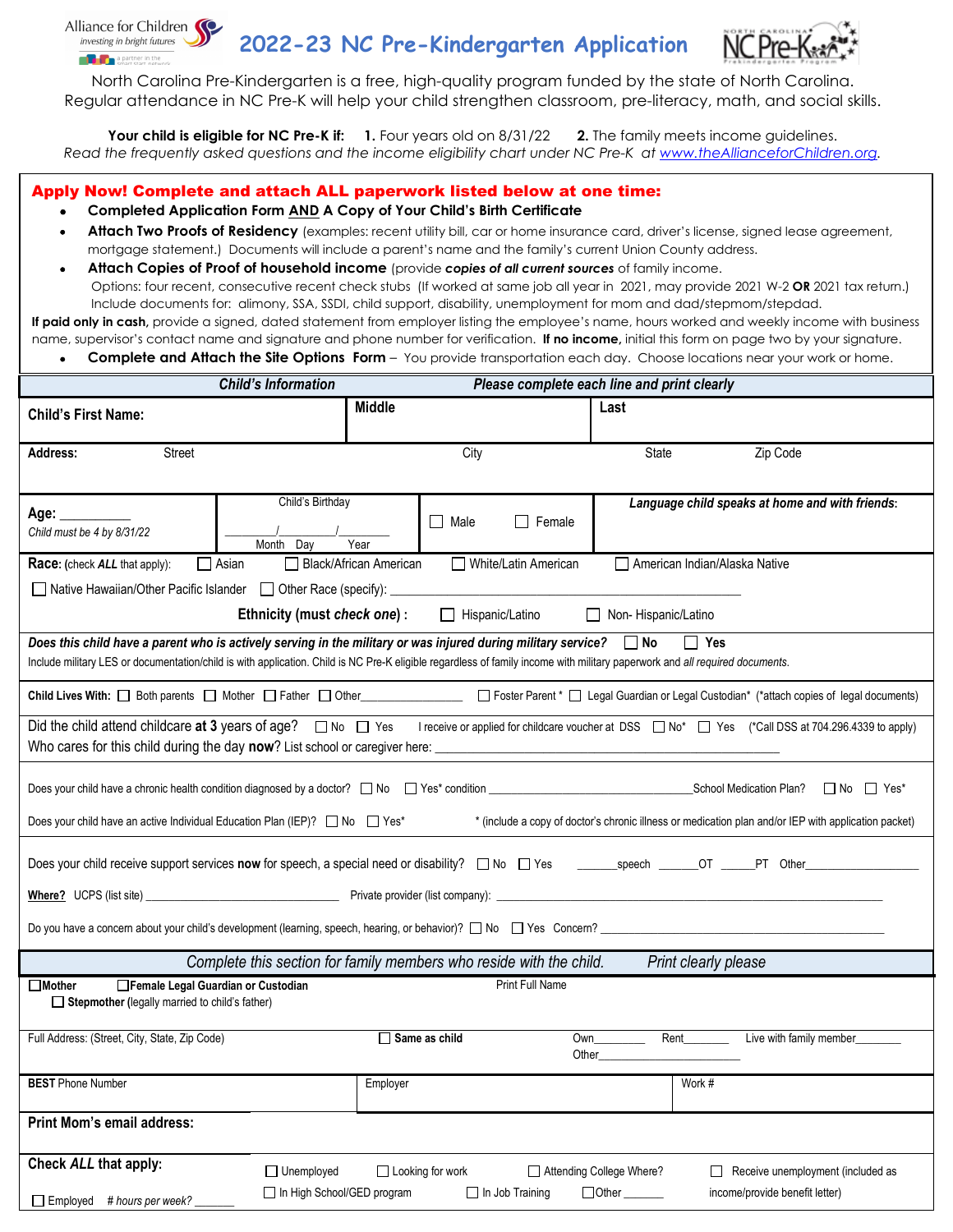| <b>Child's Name - Page Two</b>                                                                                                                                                                                                    |                                                                                                                                |                                 |                            |                                                                     |                                                                               |  |
|-----------------------------------------------------------------------------------------------------------------------------------------------------------------------------------------------------------------------------------|--------------------------------------------------------------------------------------------------------------------------------|---------------------------------|----------------------------|---------------------------------------------------------------------|-------------------------------------------------------------------------------|--|
| $\Box$ Father<br><b>Full Name</b>                                                                                                                                                                                                 |                                                                                                                                |                                 |                            | Full Address: (Street, City, State, Zip Code)                       | $\Box$ Same address as child                                                  |  |
| Male Legal Guardian/custodian                                                                                                                                                                                                     |                                                                                                                                |                                 |                            |                                                                     |                                                                               |  |
| $\Box$ Stepfather<br>(Legally married to child's mom)                                                                                                                                                                             |                                                                                                                                |                                 |                            |                                                                     |                                                                               |  |
| Best Phone #:                                                                                                                                                                                                                     |                                                                                                                                | <b>Print Father's Email:</b>    |                            |                                                                     | Work #                                                                        |  |
|                                                                                                                                                                                                                                   |                                                                                                                                |                                 |                            |                                                                     |                                                                               |  |
| Employed How many hours per week?                                                                                                                                                                                                 | Father/Male Caregiver: Check all that apply: Unemployed<br>$\Box$ Looking for work<br>Attending College _                      |                                 |                            | Receive unemployment<br>Included as income/provide benefit          |                                                                               |  |
| Employer_                                                                                                                                                                                                                         |                                                                                                                                | $\Box$ In Job Training          | In High School/GED program |                                                                     | letter with child's appl. packet                                              |  |
| List parents, step-parents, legal guardians, brothers*, sisters*, half-brothers* and sisters*, step brothers* and sisters* living in child's home.                                                                                |                                                                                                                                |                                 |                            |                                                                     |                                                                               |  |
| Clearly Print -<br>First and Last Name                                                                                                                                                                                            |                                                                                                                                | Relationship to the Pre-K Child |                            | Birthdate & age                                                     | List Brother or sister's school<br>OR childcare site                          |  |
| 1.                                                                                                                                                                                                                                |                                                                                                                                |                                 |                            |                                                                     |                                                                               |  |
| 2.                                                                                                                                                                                                                                |                                                                                                                                |                                 |                            |                                                                     |                                                                               |  |
|                                                                                                                                                                                                                                   |                                                                                                                                |                                 |                            |                                                                     |                                                                               |  |
| 3.                                                                                                                                                                                                                                |                                                                                                                                |                                 |                            |                                                                     |                                                                               |  |
| 4.                                                                                                                                                                                                                                |                                                                                                                                |                                 |                            |                                                                     |                                                                               |  |
| 5.                                                                                                                                                                                                                                |                                                                                                                                |                                 |                            |                                                                     |                                                                               |  |
|                                                                                                                                                                                                                                   |                                                                                                                                |                                 |                            |                                                                     |                                                                               |  |
| 6.                                                                                                                                                                                                                                |                                                                                                                                |                                 |                            |                                                                     |                                                                               |  |
| If more, attach list with application                                                                                                                                                                                             |                                                                                                                                |                                 |                            | Total number of family members listed above (include Pre-K student) |                                                                               |  |
| <b>Emergency Contact Information</b>                                                                                                                                                                                              |                                                                                                                                |                                 |                            |                                                                     | List a family member for contact if parents cannot be reached in an emergency |  |
| <b>Emergency Contact:</b>                                                                                                                                                                                                         |                                                                                                                                |                                 |                            | Relationship to Child:                                              |                                                                               |  |
| Home Phone:                                                                                                                                                                                                                       | Work Phone:                                                                                                                    |                                 |                            | Mobile Phone:                                                       |                                                                               |  |
| Home Language Survey Your child will be assessed in the language you list below*. Please answer with this in mind                                                                                                                 |                                                                                                                                |                                 |                            |                                                                     |                                                                               |  |
| Language the child learned to speak?                                                                                                                                                                                              |                                                                                                                                | Second language?                |                            | Speaks most often?*                                                 |                                                                               |  |
| Primary language of the Mother?                                                                                                                                                                                                   | Second language?                                                                                                               |                                 | Primary/Father?            |                                                                     | Second language?                                                              |  |
| I give my permission for NC Pre-K staff, UCPS EC or Title 1, NC Pre-K teachers and/or classroom support staff to share documents,<br>$\circ$                                                                                      |                                                                                                                                |                                 |                            |                                                                     |                                                                               |  |
|                                                                                                                                                                                                                                   |                                                                                                                                |                                 |                            |                                                                     |                                                                               |  |
| discuss my child's progress and needs for classroom or outside support to best serve my child.<br>I understand that this application is for possible enrollment following program eligibility guidelines.<br>$\circ$              |                                                                                                                                |                                 |                            |                                                                     |                                                                               |  |
| I give permission for my child to be photographed and/or videotaped for display, scrapbook, newspaper articles, and/or posting to social<br>$\circ$                                                                               |                                                                                                                                |                                 |                            |                                                                     |                                                                               |  |
| media, Facebook, or websites.                                                                                                                                                                                                     |                                                                                                                                |                                 |                            |                                                                     |                                                                               |  |
| I agree that my child will attend Pre-K on time and on a regular basis. I will work as a team with my child's teachers and staff.<br>$\circ$                                                                                      |                                                                                                                                |                                 |                            |                                                                     |                                                                               |  |
| My signature below certifies that all information on this application and the documents I provided is accurate, true, and completed correctly.                                                                                    |                                                                                                                                |                                 |                            |                                                                     |                                                                               |  |
|                                                                                                                                                                                                                                   |                                                                                                                                |                                 |                            |                                                                     | <b>Initial here</b>                                                           |  |
|                                                                                                                                                                                                                                   |                                                                                                                                |                                 |                            |                                                                     | Initial here                                                                  |  |
|                                                                                                                                                                                                                                   |                                                                                                                                |                                 |                            |                                                                     |                                                                               |  |
| Prepare now for state health requirements. 1. Have a copy of child's up to date immunization (shot) records.<br>2. Have a doctor complete the physical/dental forms. Give copies to the school in August if your child is placed. |                                                                                                                                |                                 |                            |                                                                     |                                                                               |  |
| Find copies of Health and dental screening forms at www.theAllianceforChildren.org under NC Pre-K.                                                                                                                                |                                                                                                                                |                                 |                            |                                                                     |                                                                               |  |
|                                                                                                                                                                                                                                   |                                                                                                                                |                                 |                            |                                                                     |                                                                               |  |
| Complete NC Pre-K application packets may be mailed, faxed, or returned to:<br>Questions?<br>What should my child wear to school?                                                                                                 |                                                                                                                                |                                 |                            |                                                                     |                                                                               |  |
| When will I find out about placement?                                                                                                                                                                                             | Alliance for Children<br>investing in bright futures                                                                           |                                 |                            |                                                                     |                                                                               |  |
| What supplies will I need to buy?                                                                                                                                                                                                 |                                                                                                                                |                                 |                            | a partner in the smart start network.                               |                                                                               |  |
| <b>Read "Frequently Asked Questions"</b>                                                                                                                                                                                          |                                                                                                                                |                                 |                            |                                                                     |                                                                               |  |
| under NC Pre-K at:<br>https://theallianceforchildren.org/                                                                                                                                                                         | 2661 W. Roosevelt Blvd., Suite A ~ Monroe NC 28110<br>Office closed to the public~ Drop slot at office front door for packets. |                                 |                            |                                                                     |                                                                               |  |

Phone: 704-238-8917 or 704-226-1407 Fax: 704-226-1369